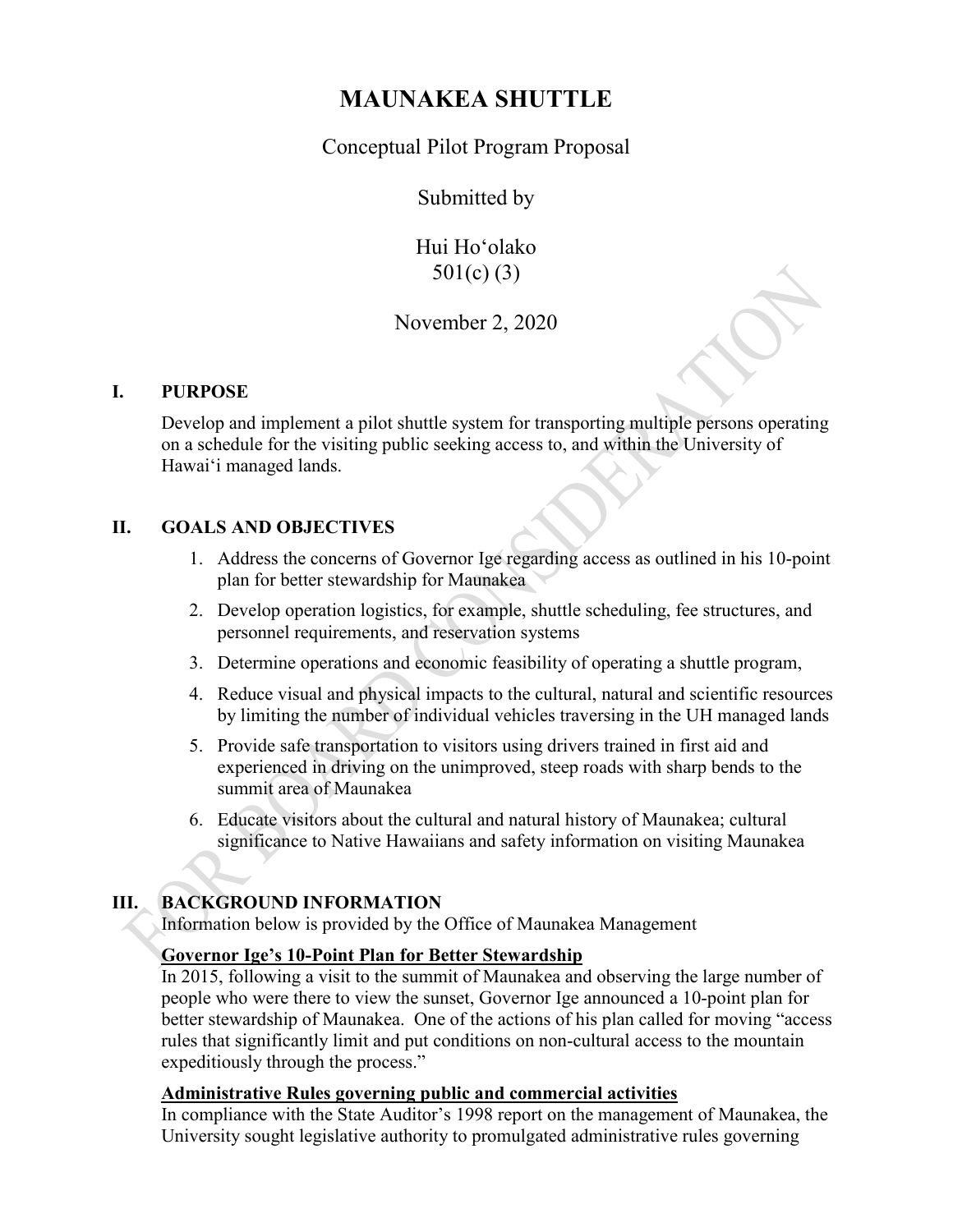public and commercial activities on UH's managed lands on Maunakea. After several years the legislature granted the University the authority to promulgate rules. Hawaiʻi Administrative Rules, Chapter 20-26, on the University's managed lands, were developed and approved by the Governor in January 2020. Regarding vehicular access HAR §20-26-  $38(b)(2)$ , states:

"Access by private vehicles may be restricted for public safety and welfare, for the protection of resources, and to reduce congestion. Restrictions may include, but are not limited to, setting a maximum number of private vehicles allowed within the UH management areas at a time, restricting the areas in which private vehicles may operate, or utilizing shuttle vehicles in lieu of private vehicles. "

#### **Vehicle Numbers Exceed Available Parking**

The number of vehicles driven by independent travelers has increased significantly over years and with this increase a corresponding increase in the number of visitors (See Figure 1). Parking at the Visitor Information Station (VIS) is limited to about 50 paved parking stalls and approximately 40 additional spaces for vehicles to park in a nearby gravel lot.

When the lots fill up, visitors park on adjacent DLNR dirt roads and surrounding areas that are not designated or designed for parking. Along the road adjacent to UH's parcel is an archaeological site of concern to DLNR. This, plus the impact to the physical condition of UH's neighbor's land, is of concern to UH. The number of vehicles that go to the Visitor Information Station (VIS) during the late afternoon/evening period, exceeds the number of parking stalls. When the VIS was offering public star gazing the high volume of vehicles overwhelmed the staff's ability to control parking and overflow parking spilled onto DLNR's lands.

Figure 2 shows there is a greater number of vehicles that drive to the Halepōhaku compared to the summit particularly during the  $4 \text{ pm} - 7 \text{ pm}$  period, the sunset/star-gazing period. During 2018 the VIS was still offering stargazing, although on a limited number of days per week.

#### **Visitor Profile**

A survey of visitors to Maunakea in 2012 was conducted by the University of Hawaiʻi at Hilo's Sociology Department. This survey focused on the peak time of visitors during the period of sunset and stargazing. The survey which included two seasonal counts were Spring and Summer found that 65% and 69.1% of the vehicles surveyed during the Spring and Summer, respectively, were rental vehicles driven by tourists. In comparison, 19% (Spring) and 17.8% (Summer) were privately owned vehicles.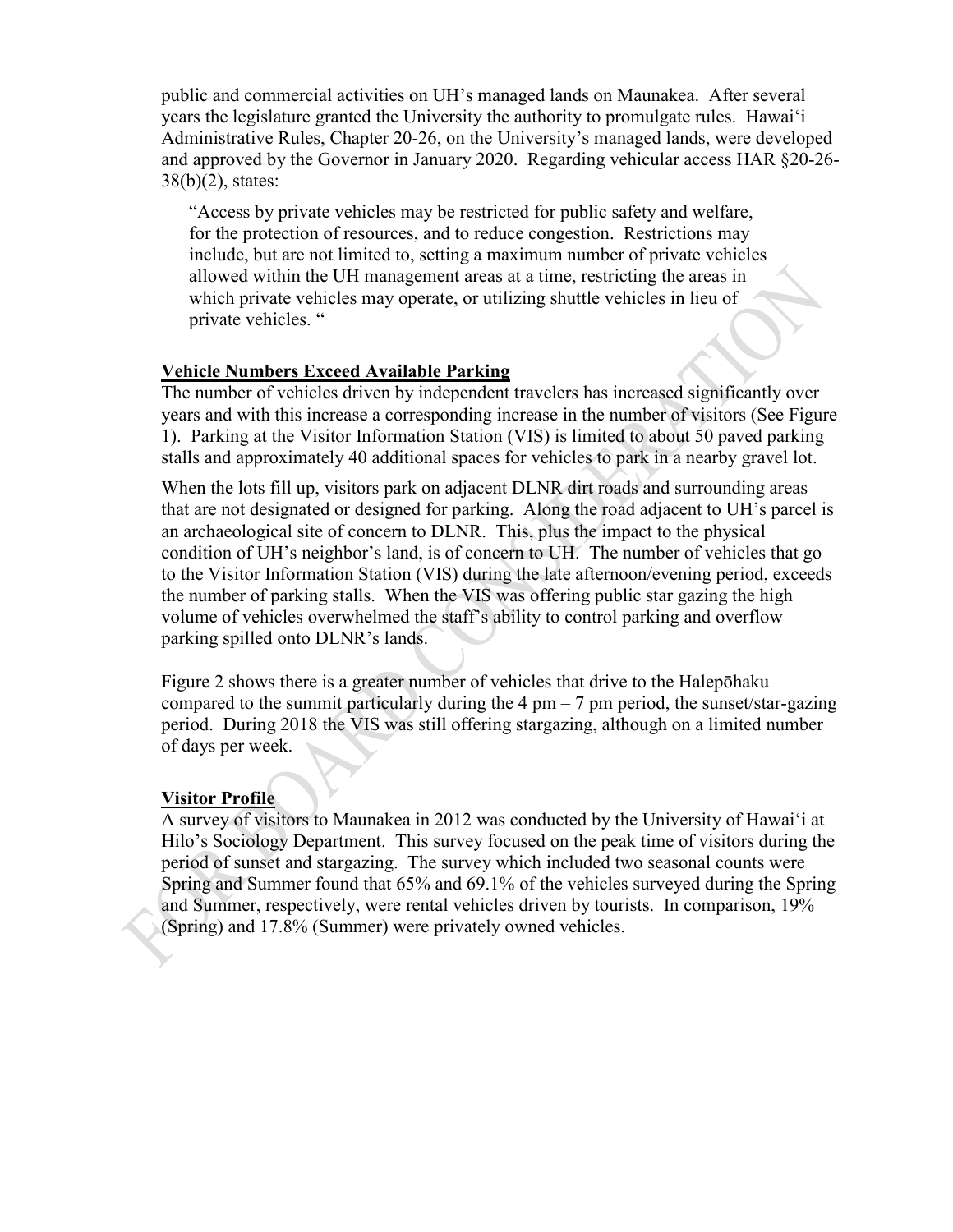

Figure 1. Number of vehicles driven by observatory personnel, commercial tours and private (independent) travelers. Note: 2018 and 2019 are not considered normal years. In 2018 the volcanic eruption impacted the number of visitor arrivals to the island. In 2019, the VIS was closed due to construction and the road to the University's managed lands, including the summit, was closed from the middle of July to the end of the year due to protests. Source: Office of Maunakea Management.

The survey also included a breakdown of the purpose of the visits to the Maunakea:

|      | Summer $(\% )$         |  |
|------|------------------------|--|
|      | 32.9                   |  |
| 6.4  | 4.6                    |  |
| 5.5  | 1.0                    |  |
| 56.6 | 59.6                   |  |
| 74.9 | 66.8                   |  |
|      | Spring $(\% )$<br>33.9 |  |

According to the Office of Maunakea Management, the average number of people on the summit during the sunset period is about 277 of which 154 are transported by permitted commercial tour operators and 123 are tourists driving on their own.

#### **Safety**

Maunakea is natural visitor attraction. It is the highest point in the Pacific and a people (tourists) can drive from sea level to summit in little over 2 hours and enjoy the spectacular vistas and sunset. However, many people are not aware of the hazards of visiting the mountain. The Office of Maunakea Management (OMKM) has a brochure for visitor called "Visiting Mauna Kea Safely and Responsibly". This brochure describes the physical hazards to one's health that could occur while visiting the summit, which is about 14,000 ft above sea level, especially for people with health conditions, pregnant women and those who may have gone scuba diving within the past 24 hours. The brochure also describes hazards driving on a steep, winding and gravel road and the need to use 4-whell drive vehicles.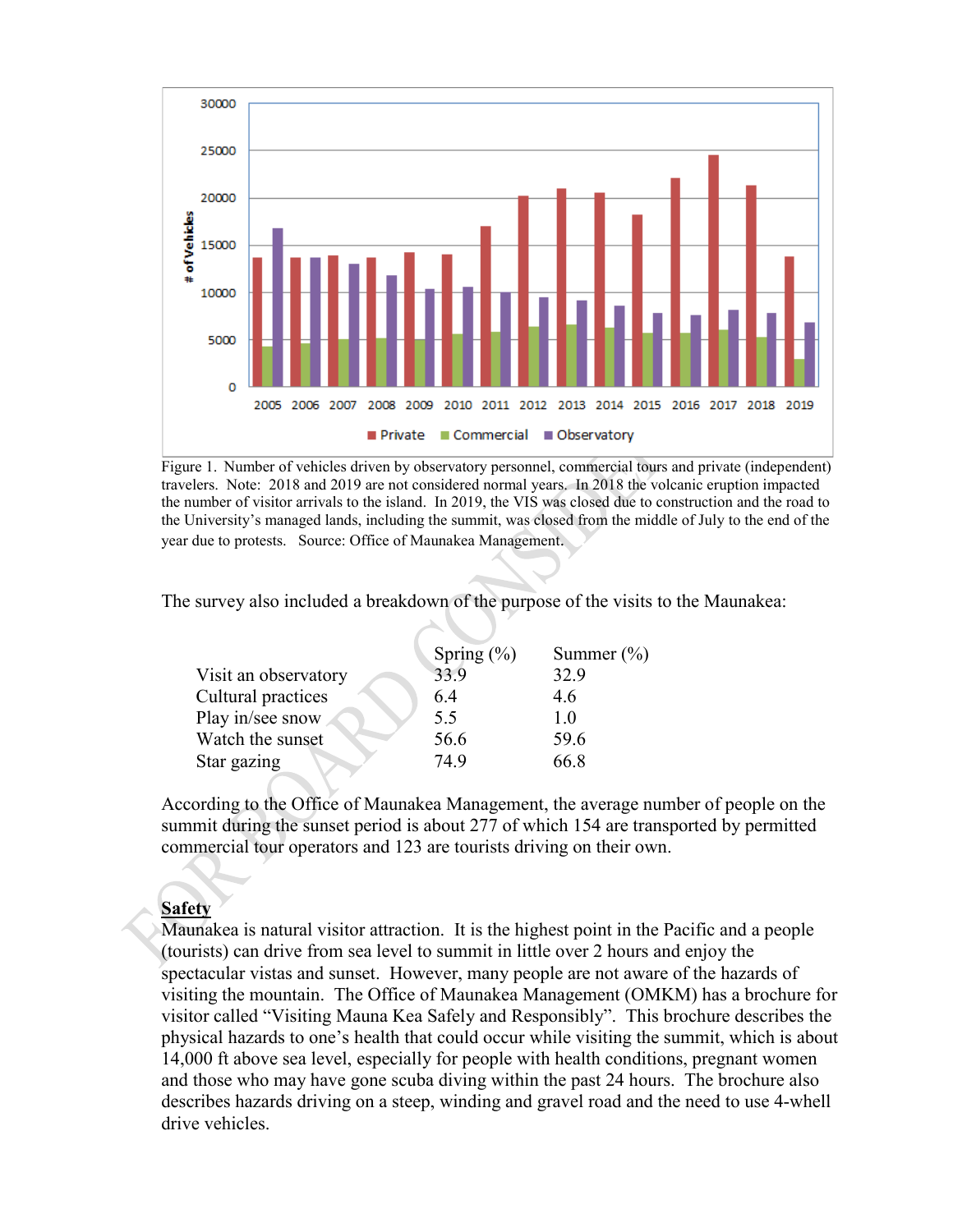

Figure 2. Comparison of the number of vehicles go to Halepōhaku (VIS) vs. summit by time of day. Note: In Mid December 2018 public star gazing was suspended due start of construction of the ingress/egress that added additional visitor parking. Source: Office of Maunakea Management.

A shuttle system would help mitigate potential health related incidents by informing people of the hazards of visiting high altitudes, ensuring passengers are properly acclimate at the VIS before ascending the summit. The shuttle system will comply with PUC regulations regarding the transport of people and with the University's policy requiring adequate insurance and will include UH and the State as an additional insured to the shuttle enterprise's policy. The shuttle will employ drivers who are trained to drive on the road reducing potential accidents, and will be certified to administer first aid.

#### *Education and Outreach*

An important aspect for those visiting Maunakea, especially out-of-state visitors, is understanding the cultural history of Maunakea and why it is significant to Native Hawaiians. While on the shuttle, the drivers will serve can help to educate visitors not only about the cultural importance of Maunakea, but the mountain's environmental uniqueness and the history of astronomy and why the mountain is best place on earth to do land-based astronomy.

### **IV. SHUTTLE SCHEDULE – PHASED PROGRAM**

This is a pilot program to develop and implement a shuttle system to transport people from a designated area (to be determined by the Department of Hawaiian Home Lands) near the Saddle road and Maunakea Access road junction to the VIS, and from the VIS to the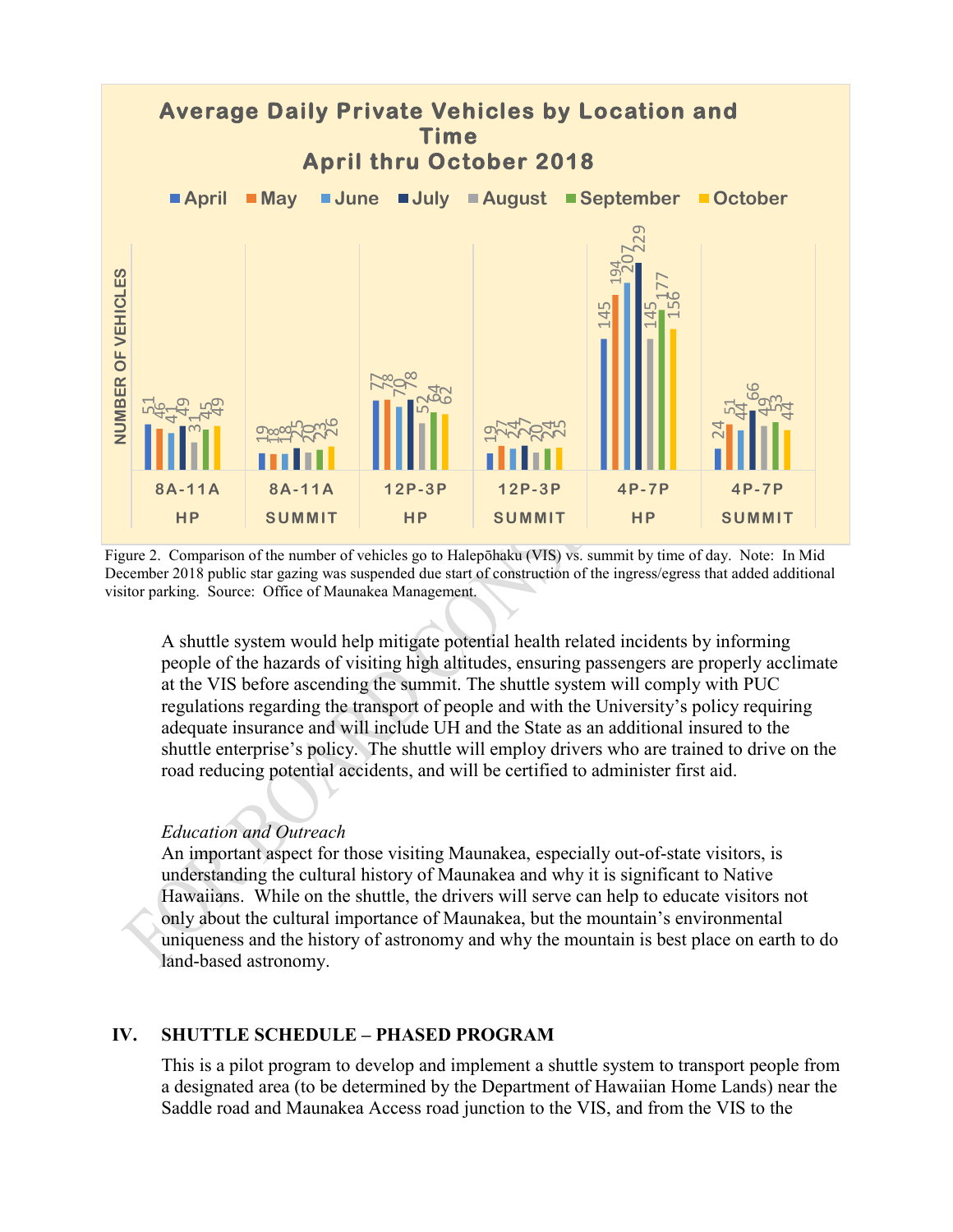summit. The plan is to implement a phased program starting with a limited schedule working up to a full day's schedule, if it is determined to be necessary and practicable.

### **University of Hawaii's and Governor's concerns**

Given the University's desire to implement a program to manage access, implementing a shuttle system as Hawaii begins to emerge from restrictions imposed on travelers to Hawaii due to COVID-19 conditions, may be an ideal time. Introducing the shuttle program while visitations are relatively low, provide opportunities to work out logistics, operations, fee schedules and other management activities. Due to restrictions on visitors to Hawaii, marketing efforts have slowed making it a good time to start anew regarding educating visitors about how to visit Maunakea. Social media in particular is a good way to get the word out that to access the upper elevations of Maunakea is by shuttle.

To address the Governor's concerns, Phase I of this shuttle proposal is designed to limit the number of private vehicles, in particular to the summit region, and, hence reduce the number of people. Phase II will include a shuttle system between an area designated by DHHL on their property near the Saddle Road and Maunakea Access Road junction, as an appropriate area for a shuttle pick-up/drop off point and parking lot for visitor vehicles.

### **Phase Ia – Sunset shuttle service between the VIS and the Summit**

*Objective:* 

- *1) Address the Governor's concern about limiting the number of vehicles and people on the summit during the heaviest visited time of the day by managing noncultural visitation.*
- *2) Provide safe transportation.*
- *3) Educate visitors about the significance of Maunakea from a cultural, environmental and scientific perspective.*
- *4) Reduce wear and tear of the gravel road by limiting the number of vehicles.*

The COVID Pandemic and the resulting virtual shutdown of tourism to the island resulting in low visitor counts to Maunakea provides an opportunity to initiate a pilot program to explore various options regarding shuttle schedule, passenger limits at the summit, and fees.

Until such time when the State fully opens up to transpacific travelers and the number of vehicles to the VIS approaches parking capacity, the initial shuttle service will be between the VIS and the summit (Summit Run) during the sunset viewing period.

### Schedule and Reduction in Number of Vehicles

Based on pre-COVID estimated daily visitor counts on the summit at sunset and limiting that number to address the Governor's and University's concerns about too many people, an average 47 visitor vehicles would be replaced by 4 shuttle vans.

The concern by the Governor was that the number of people he observed while on his 2015 visit to the summit during sunset was too many. It is suggested for this pilot program that an initial number of Free and Independent Travelers (FIT), that is, visitors who drive on their own to the summit, be limited to about 40, approximately 1/3 the total estimated number of FITs on the summit (see discussion above under Visitor Profile in the section III. Background Information). Changes to the maximum allowable number of FITs will require dscussions with UH.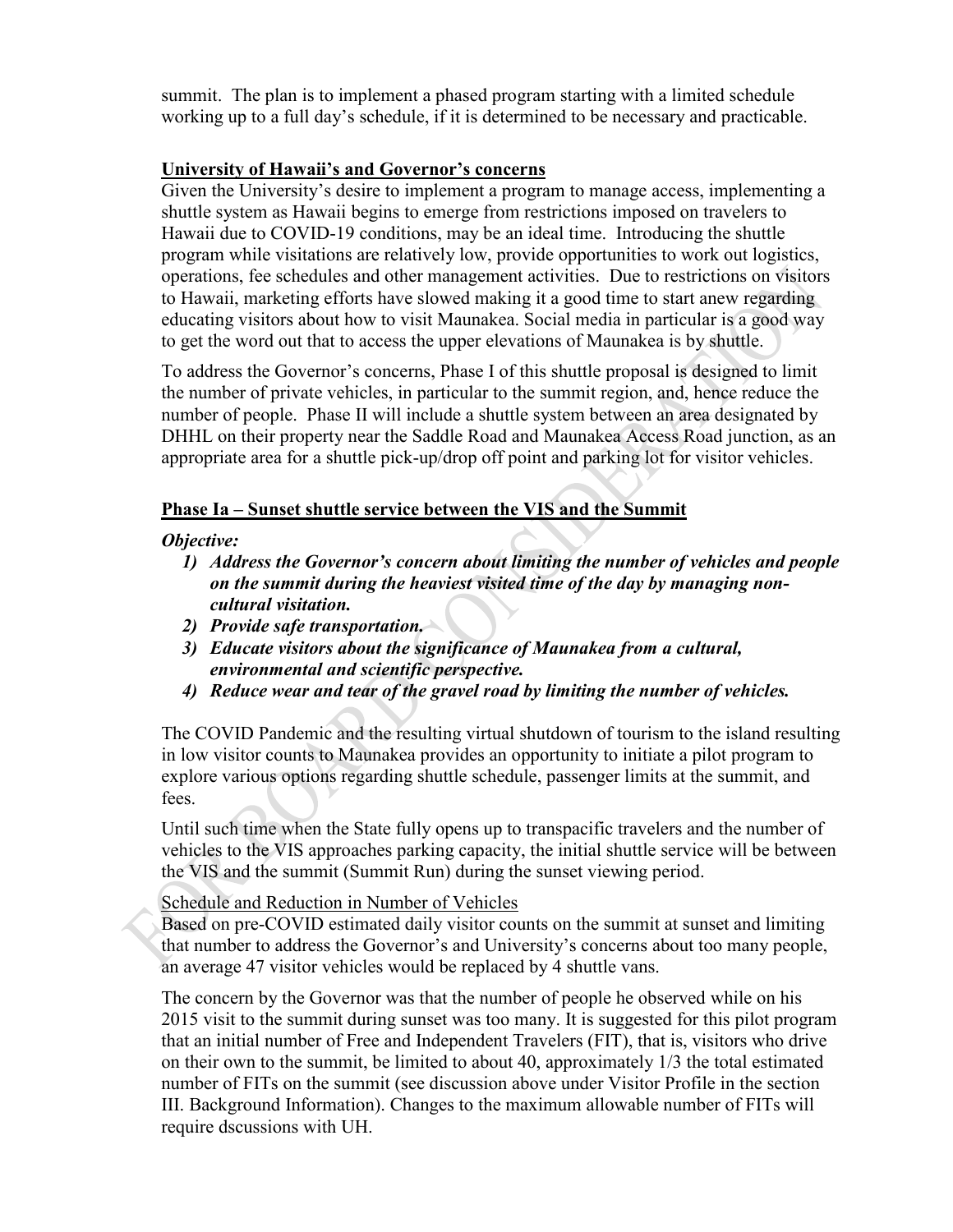Many visitors to the mountain are unfamiliar with driving on the steep, winding, gravel road. Rangers help educate visitors about engaging their vehicles in low gear while descending the mountain as well as helping drivers engage their vehicles in 4-wheel drive. Visitors may not be aware of health-related hazards of venturing to high altitude areas, or are unfamiliar with the symptoms of the onset of altitude sickness, which can be life threatening. Finally, visitors are not likely to know or understand the cultural, environmental or scientific significance of Maunakea, the shuttle driver can provide a talking tour as he drives his passengers to the summit.

### **Phase Ib – Daytime prior to sunset shuttle service between the VIS and the summit**

### *Objectives: See Phase Ia.*

Daytime travel is not as busy compared to the sunset period. If the visitor industry on Hawaiʻi Island recovers sufficiently that it become economically feasible, the shuttle service can be expanded to the daytime hours. According to the Office of Maunakea Management, vehicles begin arriving at the summit around 8 or 9 am and picks up slightly in the mid-afternoon.

#### Schedule and Reduction in Number of Vehicles

It is suggested a schedule for non-sunset viewing times could begin in the morning run throughout the day with the last shuttle departing before the sunset shuttles. Nine shuttle van runs would replace the average of 55 vehicles traversing to the summit per day during the daytime hours prior to sunset.

### **Phase IIa – Sunset shuttle service between the parking area near the Saddle Road and Maunakea Access Road Junction and VIS.**

#### *Objectives:*

- *1) Reduce traffic congestion and eliminate overflow parking onto the Department of Land and Natural Resources' neighboring Forest Reserve land.*
- *2) Reduce impacts to Forest Reserve lands due to overflow parking*

#### *Assumption:*

- 1) Nightly stargazing will resume at the VIS
- 2) VIS normal hours of operations will be 9 am 9:30 pm

Shuttle service between the shuttle parking area near the Saddle Road and Maunakea Access Road junction (hereinafter referred to Saddle Road junction) can begin following the resumption of travel for out-of-state visitors to Hawaiʻi Island and/or the lifting of the 2-week quarantine. The recovery of tourism to the island along with the resumption of star gazing at the VIS will result in a significant increase in the number of vehicles to Maunakea, especially at the VIS. The 2012 survey of visitors to Maunakea (see Visitor Profile under Section III, Background Information) indicated that star gazing was the primary purpose for visiting Maunakea. This popular program draws a large number of visitors as indicated by the number of vehicles that go to the VIS. As shown in Figure 2 above, there are nearly 4 times more vehicles that go to the VIS during the sunset period compared to the number of vehicles that drive to the summit.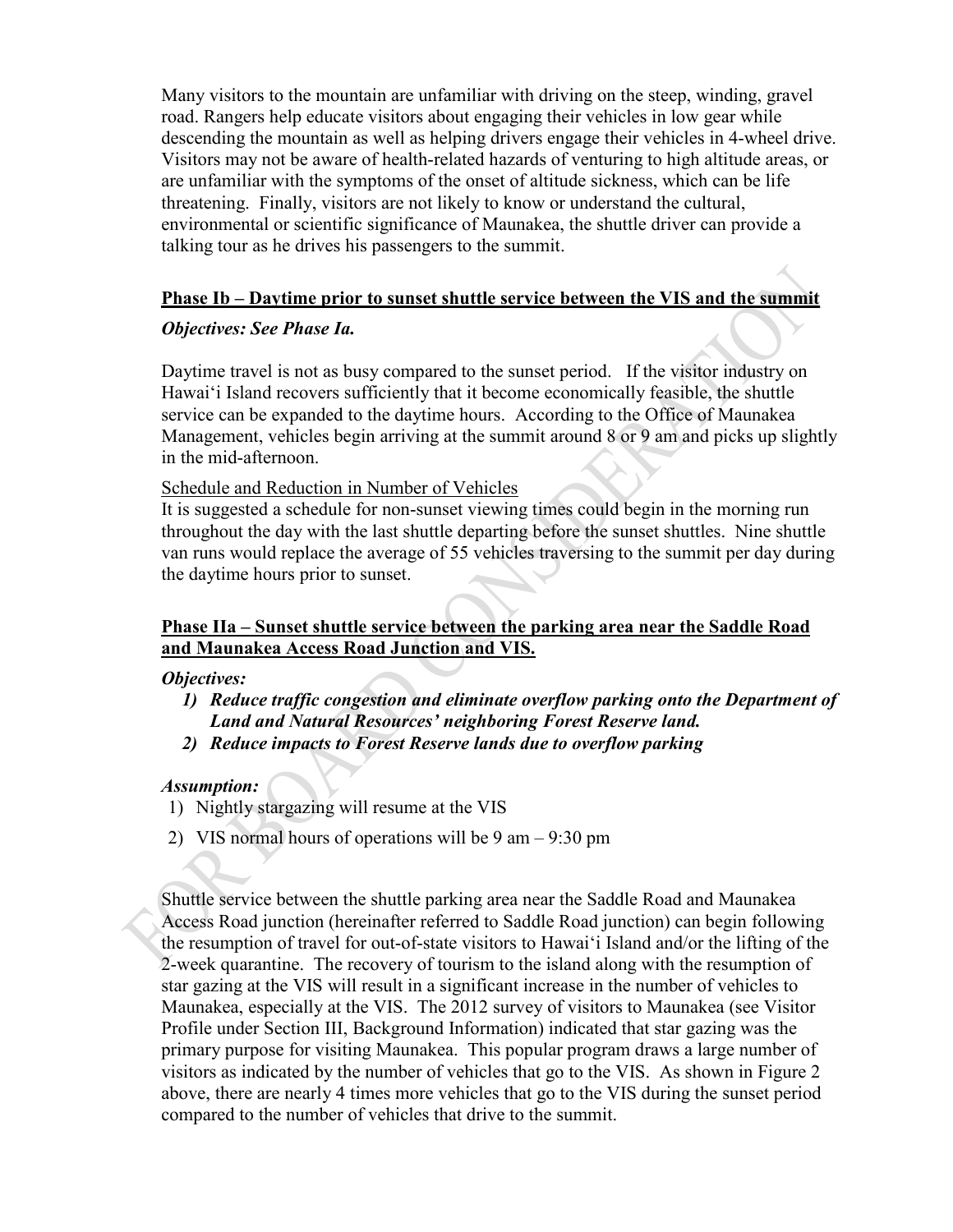### Schedule and Reduction in Number of Vehicles

A suggested schedule would have shuttles departing the Saddle Road junction parking area for the VIS beginning in the late afternoon and continuing at regular intervals to drop off customers in time to board the sunset shuttles. Alternatively, all sunset shuttles can depart from the Saddle Road junction parking area instead of from the VIS. Non-summitsunset shuttles could depart the Saddle Road junction parking area later but in time to arrive for the start of star gazing at the VIS. The average number of visitor vehicles, 179, would be replaced by 16 shuttle van runs during the 4 pm  $-7$  pm time period,

### **Phase IIb – Daytime shuttle service between the parking area near the Saddle Road and Maunakea Access Road junction and VIS**

### *Objectives: See Phase IIa.*

The shuttle service between the Saddle Road junction and the VIS can be expanded upon recovery of tourism to the Island of Hawaiʻi. Currently, visitor levels to the mountain is very low due to the COVID-19 pandemic and it is not economically viable to run a daytime shuttle service to the VIS. Compared to the average daily number of vehicles that go the VIS during the sunset period (179 vehicles), the average daily daytime vehicle counts (between 8 and 11 am, and 12 pm -3 pm) is considerably less (Table 1).

Currently there is ample parking at the VIS to accommodate the low visitor numbers. However, following the resumption of transpacific travel without the 2-week quarantine and with observed increases in vehicular traffic to Maunakea, the shuttle service should be implemented to establish a system that will be picked up by social and travel media and reported as "how to visit Maunakea."

| Time of Day                              | Table 1. Tryenage daily manloer or vehicles that go only to the vib.<br>Average Daily Number of |  |  |
|------------------------------------------|-------------------------------------------------------------------------------------------------|--|--|
|                                          | Vehicles to the VIS                                                                             |  |  |
| Daytime $(8 \text{ am} - 11 \text{ am})$ |                                                                                                 |  |  |
| Daytime $(12 \text{ pm} - 3 \text{ pm})$ | 69                                                                                              |  |  |
| Sunset $(4 \text{ pm} - 7 \text{ pm})$   | 179                                                                                             |  |  |

Table 1. Average daily number of vehicles that go only to the VIS.

### Schedule and Reduction in Number of Vehicles

Daytime shuttle service from the Saddle Road junction parking area could begin in the morning to coincide with the opening of the VIS. The estimated average of 114 visitor vehicles during the 8 am – 4 pm time period would be replaced by 7 shuttle van runs.

### *Note about suggested schedules*

The overview of schedules presented below apply to non-COVID-19 conditions, or what is anticipated once tourism bounces back to "normal conditions." It is anticipated that during the period when tourists beginning to return to Hawaiʻi Island this pilot program can be implemented with downward adjustments to the schedule and number of vans. As tourist numbers pick up, the schedule will be adjusted to accommodate the growing number of visitors, demand, and preferences. The schedules are also based on the resumption of nightly stargazing at the VIS. Schedules were based on vehicle information provided by OMKM. Detailed schedules are available upon request by the University.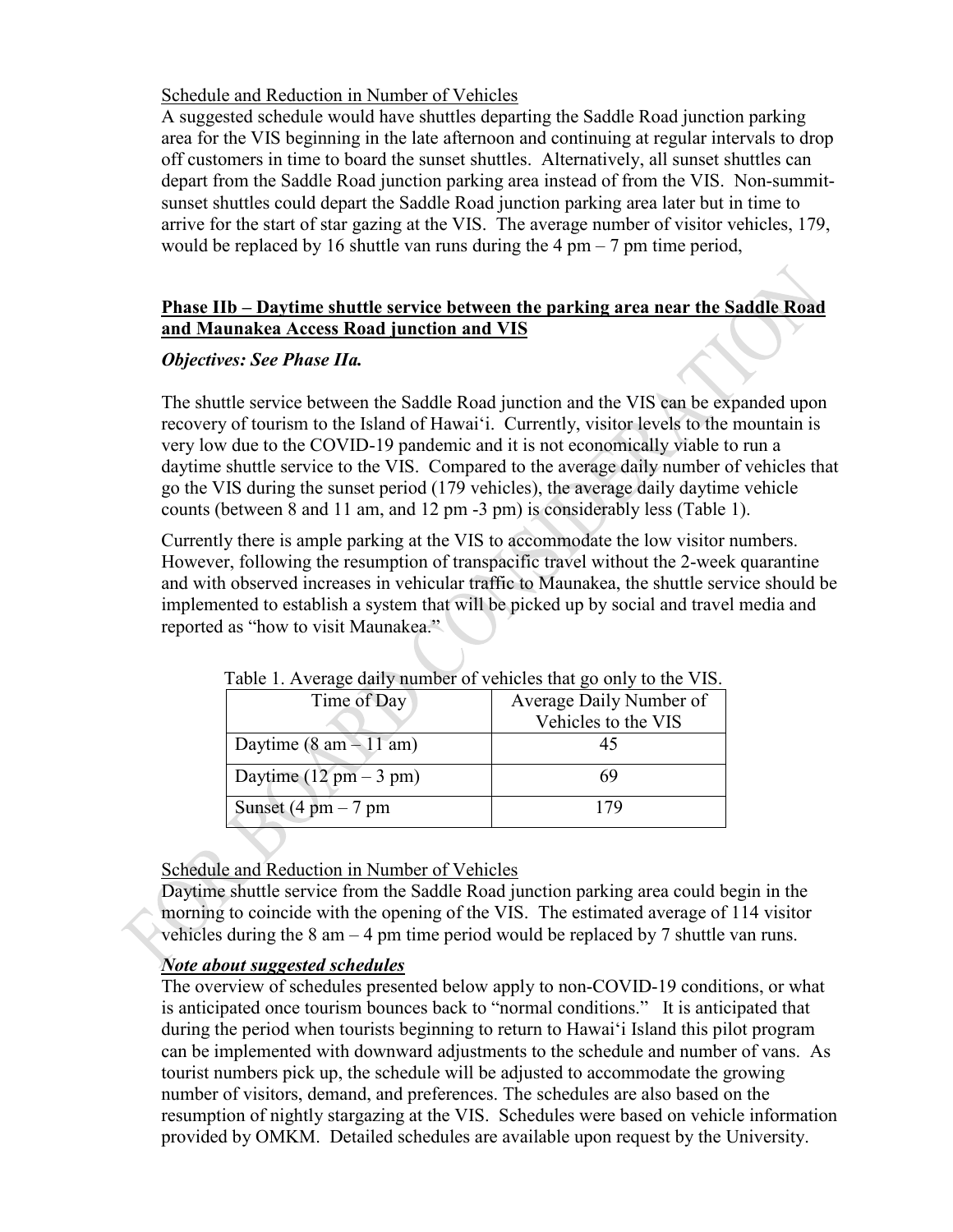### **Shuttle schedule is subject to change**

As discussed above, the shuttle service schedules listed above are suggested schedules and are subject to modification based on discussions with the University, implementation experience, public demand and volume. The University will work with the shuttle vendor to determine the maximum number of people that can be accommodated during the various time periods. The schedule will depend heavily on visitor arrivals to the Hawaiʻi Island.

#### **Passenger Accounting**

Hui Hoʻolako will maintain a reservation system that will take and record advance reservations for shuttle space as well as "walk-up" passengers. Personnel will be stationed at the Saddle Road junction, including security and shuttle assistants.

Due to the remote location of the Saddle Road junction, no financial transactions will occur at that location. Instead all financial transactions will occur at the VIS. A reservationist and shuttle assistant will be stationed at the VIS to issue tickets and collect fees.

### **V. TRANSPORT VEHICLES**

Vehicles used to transport passengers will be 4-wheel drive vans not to exceed 14 passengers, plus the driver. These are similar to the vans currently allowed by the University's permitted tour operators. All vans will be PUC registered and certified, driven by individuals who meet the legal requirements for transporting paid passengers.

### **VI. FISCAL PROJECTIONS**

Hui Hoʻolako projected passenger fees for the various phases. Table 2 provides ranges of fees that could be charged based on fees charged for tour operations on Hawaiʻi island, the remoteness and uniqueness of Maunakea, visitor demand, and conditions imposed by the Governor and the University to limit the number of vehicles/people on the summit.

|               |                |                | Phase IIa   | Phase IIb   |
|---------------|----------------|----------------|-------------|-------------|
|               | Phase Ia       | Phase Ib       | Saddle Road | Saddle Road |
|               | $VIS - Summit$ | $VIS - Summit$ | $-VIS$      | $-VIS$      |
|               | Sunset         | Daytime        | Sunset      | Daytime     |
|               |                |                |             |             |
| Passenger Fee | $$55-70$       | $$40 - 55$     | $$20 - 35$  | $$20 - 35$  |
|               |                |                |             |             |

Table 2. Passenger fees.

Details of revenues and expenses were projected for all phases and are not provided in the proposal but can be discussed with the University upon request.

In general, revenues are based on an estimate of average number people who visit the summit and those who only visit the VIS. Given the remoteness of the location, the only form of public transportation to access the summit and VIS, and relatively high demand for access to UH's management lands, especially during sunset and stargazing, revenues for the combined phases could run into several millions of dollars.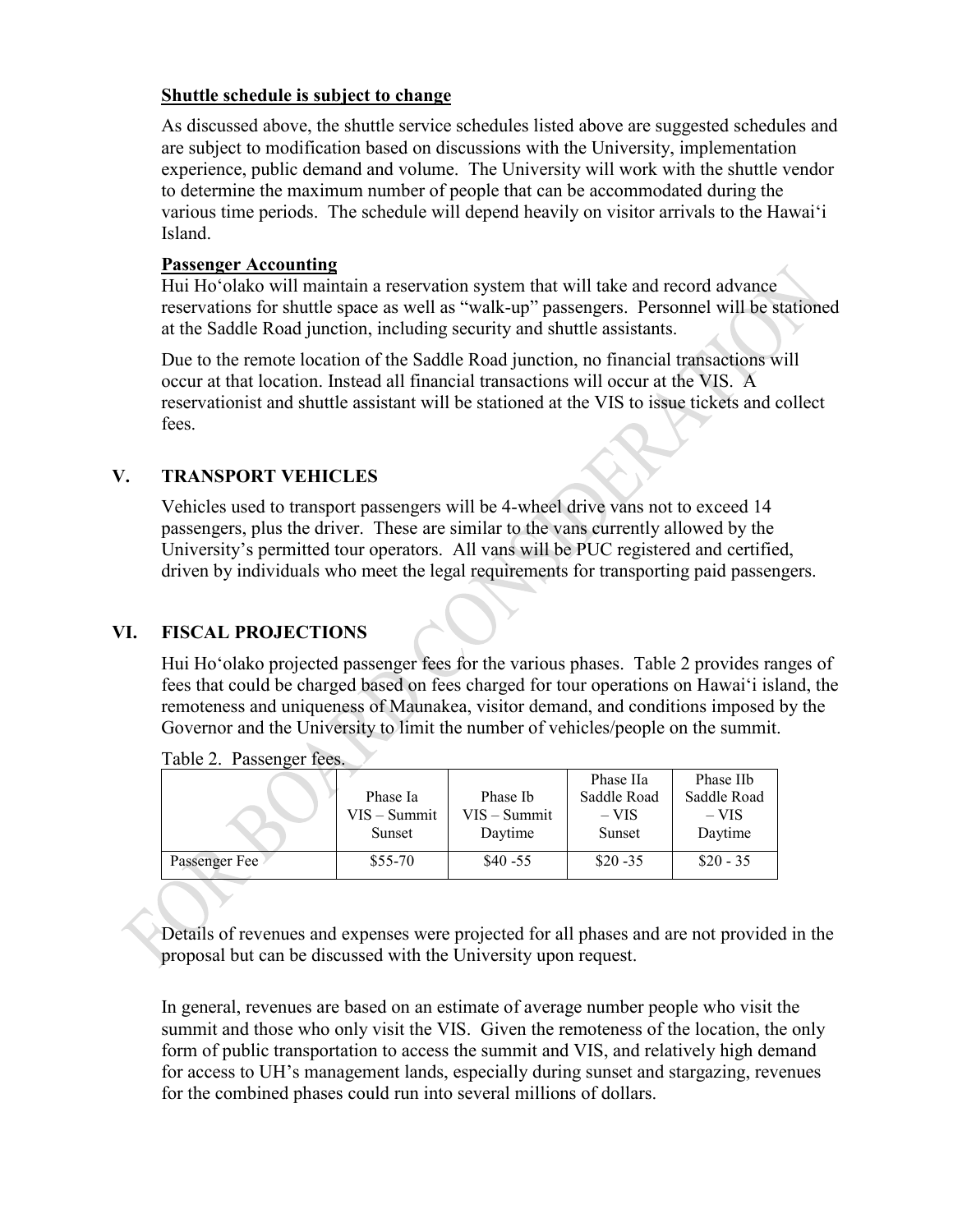Expenses were determined based on experience and information running commercial tour operations on Hawaiʻi Island and operating under conditions on the mountain. Being that this a pilot project, the project plans on using contract workers instead of hiring employees, which is generally a large percentage of operating expenses. The project will be required to pay UH a proportional share of road maintenance and VIS operating expenses, similar to what UH permitted commercial operators are charged. What is not included as part of expenses are lease rents, building maintenance costs and other vendor land owner fees. These are to be negotiated with UH and DHHL.

Conducting operations at the shuttle parking area on DHHL lands, which lacks infrastructure, will result in reduced maintenance costs, but will require equipment needed to operate in such a venue, amenities such as portable restrooms, and security. It is anticipated that as DHHL moves forward with its Aina Mauna program, infrastructure will be installed to accommodate future commercial activities including parking. Or the vendor, in lieu of paying lease rent or a user fee, can provide some infrastructure improvements.

Net revenues for just the summit shuttle service for sunset only and daytime service ranges from about \$410,00 to about \$1.4 million, before lease rents and user fees. Net revenues for the Saddle Road to the VIS is, as expected, to be much higher than those for the summit tours because there is a greater number of visitors that go only to the VIS, in particular during the late afternoon and star gazing period. The vendor will work closely with UH on reviewing visitor counts to the VIS to establish more accurate estimates regarding revenues for Phases IIa and IIb.

#### **VII. DURATION**

This pilot program should operate for a minimum of five years, subject to renewal or conversion into a permanent program. In consideration of the uncertainty in the recovery of tourism to the Big Island, the minimum duration should be adjusted upward if the recovery is delayed by future shutdowns of flight travel and is slower than expected.

### **VIII. UNIVERSITY OF HAWAIʻI**

This pilot program will be executed in collaboration with the University of Hawaiʻi. The program is designed to meet the needs of the University that reduces: 1) impacts to the resources and infrastructure by providing a means for reducing vehicular access; 2) conducting and providing a transportation service that respects the mauna; 3) providing safe transportation for visitors; and 3) educating passengers about the cultural, environmental and scientific significance of the mountain.

#### **University of Hawaii's responsibilities**

The shuttle operator acknowledges that the University is responsible for establishing policies and procedures regarding access. One such policy involves:

• access concerning State of Hawaiʻi residents, cultural practitioners and hunters

It is also anticipated that the University will be responsible for: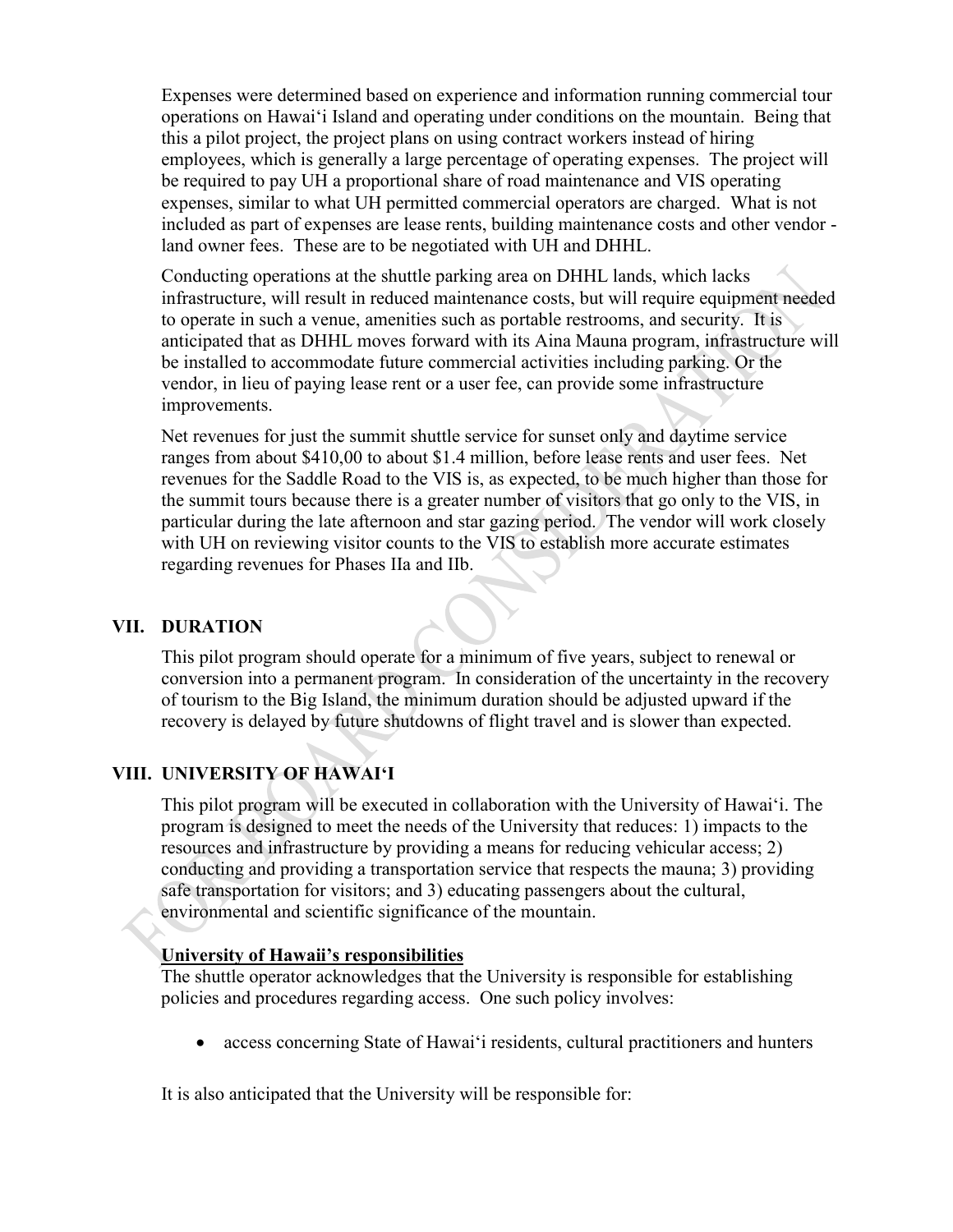- 1. Outreach, education, and conducting an awareness campaign prior to the start and during the early period following commencement of the shuttle service
- 2. Enforcing the shuttle program once it is launched

### **Coordinated activities with the University**

There are a number of activities that shuttle operator will coordinate with the University:

- 1. Shuttle service schedule
- 2. Determination and periodic review regarding limits on the number of vehicles and people accessing UH's managed lands
- 3. Financial and statistical reporting requirements, including passenger counts, number and van runs to used to assess a fee to help with maintenance of the road and VIS services
- 4. Determination of an acceptable maximum number of people allowed at any one time on the summit and at the VIS
- 5. Space for transacting business at the VIS and use of a portion of the old construction cabin for office space

### **IX. DEPARTMENT OF HAWAIIAN HOME LANDS (DHHL)**

The shuttle operator shall work with DHHL on access and use of an area between the Saddle road - Maunakea Access road junction and the Humuʻula Sheep Station for a shuttle staging area where people wishing to access the higher elevations of Maunakea can park their vehicles and catch the shuttle.

### **X. LONG TERM VISION**

It is the vision of Hui Hoʻolako, for the University to enter into long-term collaboration with the community on programs that provide mutual benefits for the community, including the native Hawaiians, and the University. The shuttle program is considered the first of other collaborative community programs, as well as the first leg of a visitor experience program.

Once the shuttle system is fully-operational, the next step would be to provide visitors to Maunakea with a cultural, environmental, and scientific experience, culminating with star gazing blending Hawaiian and western perspectives. Hui Ho'olako considers operating the shuttle and the VIS as a means of providing a well-rounded, fully integrated access management program. Such a program would help UH achieve its management goals and respect for Hawaiian culture, as well as meet the educational aspect of its mission.

# **XI. ABOUT HUI HOʻOLAKO**

Hui Ho'olako is a  $501(c)(3)$  organization whose purpose is to:

1. Identify, evaluate, recommend, and implement and guide, manage, coordinate or oversee activities that: a) promote relief to the poor, distressed, or underprivileged; b) lessen neighborhood tensions; c) combat community deterioration, and d) perpetuate Native Hawaiian quality of life and values that dignify life for local Big Island residents and residents of the State o Hawaiʻi.